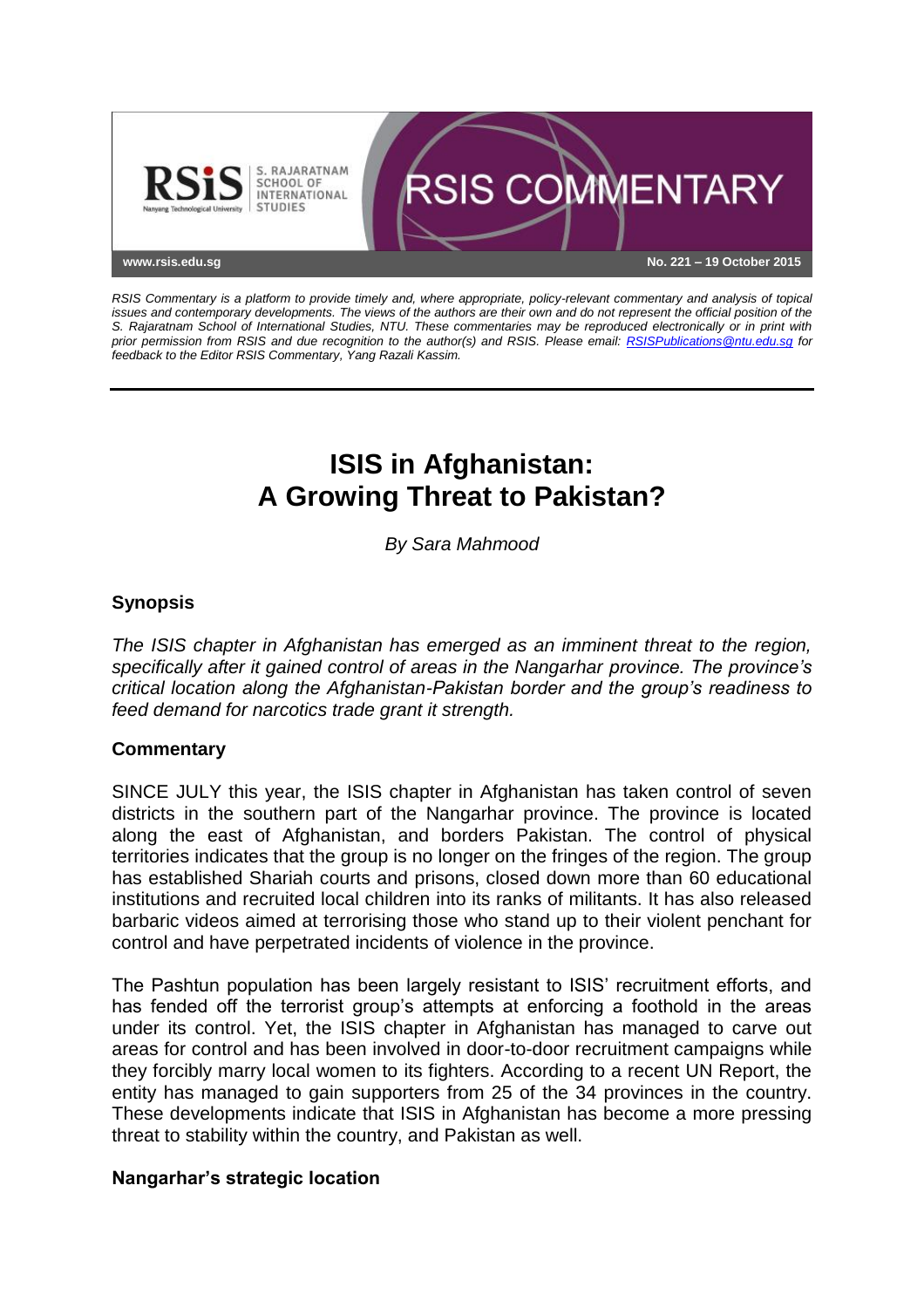ISIS' foothold at the border with Pakistan is of strategic significance to the politics of the region. Firstly, the location represents a passage for transit trade and trade with Pakistan, along the Kabul River Valley, connecting Kabul to Peshawar in Pakistan. In this current period of post-US withdrawal, Afghanistan is in the throes of the early stages of state re-building. It requires economic revival, which can result in part through trade with Pakistan. Moreover, Pakistan is the country's largest trading partner and the neighbour has been Afghanistan's second largest export market in the past. ISIS could leverage on its foothold and take control of the trading routes to disrupt economic ties between the two countries.

Secondly, Nangarhar province borders the porous Durand Line – that separates Pakistan from Afghanistan – which provides an easy passageway for the movement of militants. Residents from the province have routinely travelled to Pakistan to seek medical care, job opportunities and meet family members on the other side. The ISIS militants could move along the same route to conduct attacks in Pakistan and market pro-ISIS propaganda. ISIS does not recognise the existence of this border. In fact, in a recent attack on a Pakistani security forces check-post along the Durand Line, ISIS denounced the territorial separation between both nations.

Afghanistan has continued to blame Pakistan for not cracking down on the Taliban and Haqqani network insurgents operating from Pakistan. Similarly, Pakistan has pointed fingers at Afghanistan in the past, and recently for the attack at the Badaber Air Force camp in Peshawar. This blame game is bound to escalate as ISIS members conduct related attacks in Pakistan that will further pit the two countries against each other.

A substantial aspect of Nangarhar's strategic importance to ISIS rests in local drug production. Nangarhar was the country's second largest opium poppy producer until a massive 96% decrease was reported in 2008, making it Afghanistan's success story. However, by 2014, opium production in Nangarhar increased by 16%, turning it into the fourth largest opium producer in the country. In addition to opium, heroin and hashish are being produced. ISIS could capitalise on the production of these drugs, whilst expanding existing cultivation of opium in the province.

Furthermore, the illicit drug trade in the country is deeply entrenched and prevalent, facilitated by the porous borders on the east. In the past, the drug trafficking industry represented close to half of the Afghan Taliban's financial network. Similarly, ISIS in Afghanistan's Nangarhar province points towards exploitation of the drug smuggling industry.

### **Exploiting porous Af-Pak border**

Despite extending and maintaining solid control in various parts of Nangarhar, ISIS has struggled to make a mark internally. Prior loyalties and commitments to groups like the Haqqani network and Afghan Taliban have staved off ISIS' approach from gaining traction. However, despite this setback, the group has an estimated 3,500 members, and is relying on a growing number of defections from the Afghan and Pakistani Taliban to form its support base and membership.